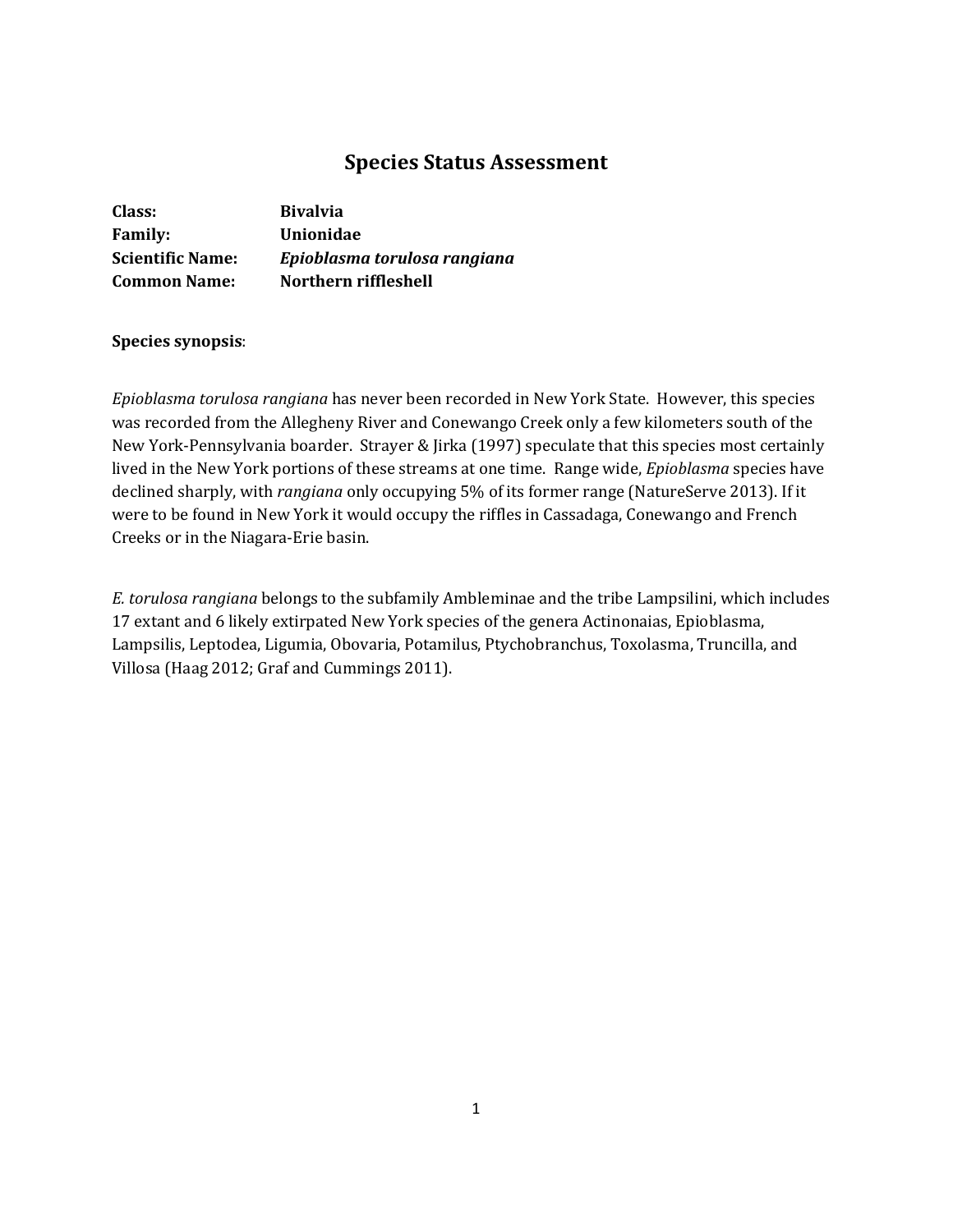## **Status**

### **a. Current and Legal Protected Status**

|  | Federal | Endangered | Candidate? |  |
|--|---------|------------|------------|--|
|--|---------|------------|------------|--|

**ii. New York \_\_\_\_**Endangered**\_\_\_\_\_\_\_\_\_\_\_\_\_\_\_\_\_\_\_\_\_\_\_\_\_\_\_\_\_\_\_\_\_\_\_\_\_\_\_\_\_\_\_\_\_\_\_\_\_\_**

### **b. Natural Heritage Program Rank**

- **i. Global \_\_\_\_**G2T2 Imperiled**\_\_\_\_\_\_\_\_\_\_\_\_\_\_\_\_\_\_\_\_\_\_\_\_\_\_\_\_\_\_\_\_\_\_\_\_\_\_\_\_\_\_\_\_\_**
- ii. **New York \_\_\_\_**Not ranked for NYS\_\_\_ Tracked by NYNHP? \_\_\_Yes

### **Other Rank:**

U.S. Endangered Species Act (USESA): Listed endangered (1993) Canadian Species at Risk Act (SARA) Schedule 1/Annexe 1 Status: E (2003) Committee on the Status of Endangered Wildlife in Canada (COSEWIC): Endangered (2010) Comments on COSEWIC: Designated Endangered in April 1999. Status re-examined and confirmed 2010.

## **Status Discussion:**

This small freshwater mussel is restricted to two rivers in southern Ontario. Since the original COSEWIC assessment (2000), a small, possibly reproducing population was discovered in the Ausable River although only 16 live individuals, including one juvenile, have been found over the last 10 years. Recruitment is occurring at several sites along the Sydenham River and the population appears to be stable, but the perceived recovery could be due to increased sampling effort over the past 12 years. The main limiting factor is the availability of shallow, silt-free riffle habitat. Both riverine populations are in areas of intense agriculture and urban and industrial development, subject to siltation and pollution. Only four populations in the world, including the two in Canada, show signs of recruitment (NatureServe 2013).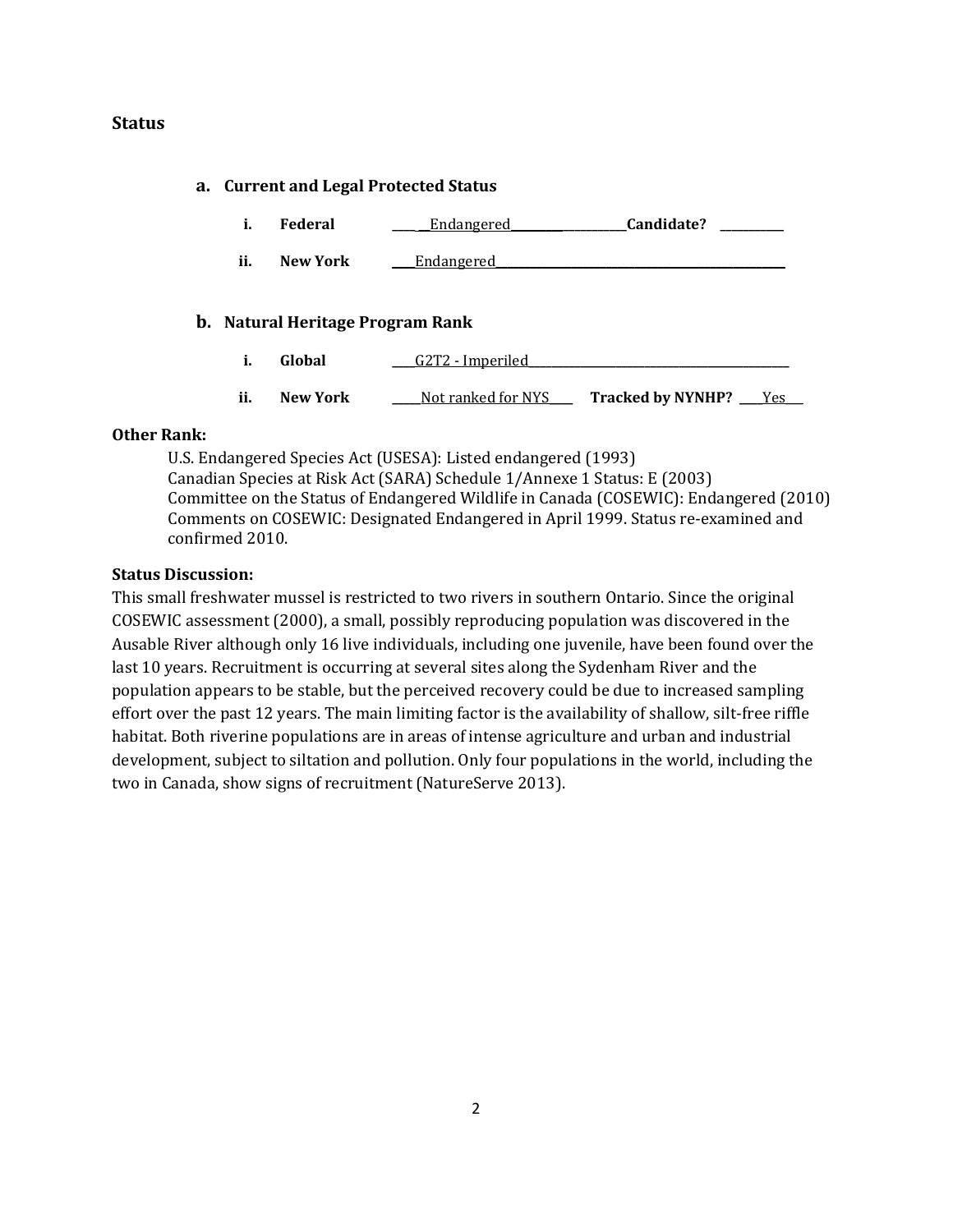# **II. Abundance and Distribution Trends**

## **a. North America**

| Abundance<br>Î.      |                                                 |         |
|----------------------|-------------------------------------------------|---------|
|                      | <u>x</u> declining ____increasing _____stable   | unknown |
| ii.<br>Distribution: |                                                 |         |
|                      | <u>x</u> declining _____increasing ______stable | unknown |
|                      |                                                 |         |

**Time frame considered: \_\_\_\_\_\_\_\_\_\_\_\_\_\_\_\_\_\_\_\_\_\_\_\_\_\_\_\_\_\_\_\_\_\_\_\_\_\_\_\_\_\_\_\_\_\_\_\_\_\_\_\_\_\_\_\_\_**

# **b. Regional**

| Abundance<br>i.                                                                  |                          |
|----------------------------------------------------------------------------------|--------------------------|
| <u>x</u> declining _____increasing ______stable __________unknown                |                          |
| ii. Distribution:                                                                |                          |
| $x$ declining _____increasing ______stable                                       | <b>Example 1 unknown</b> |
| Regional Unit Considered:_________Northeast ___<br><b>Time Frame Considered:</b> |                          |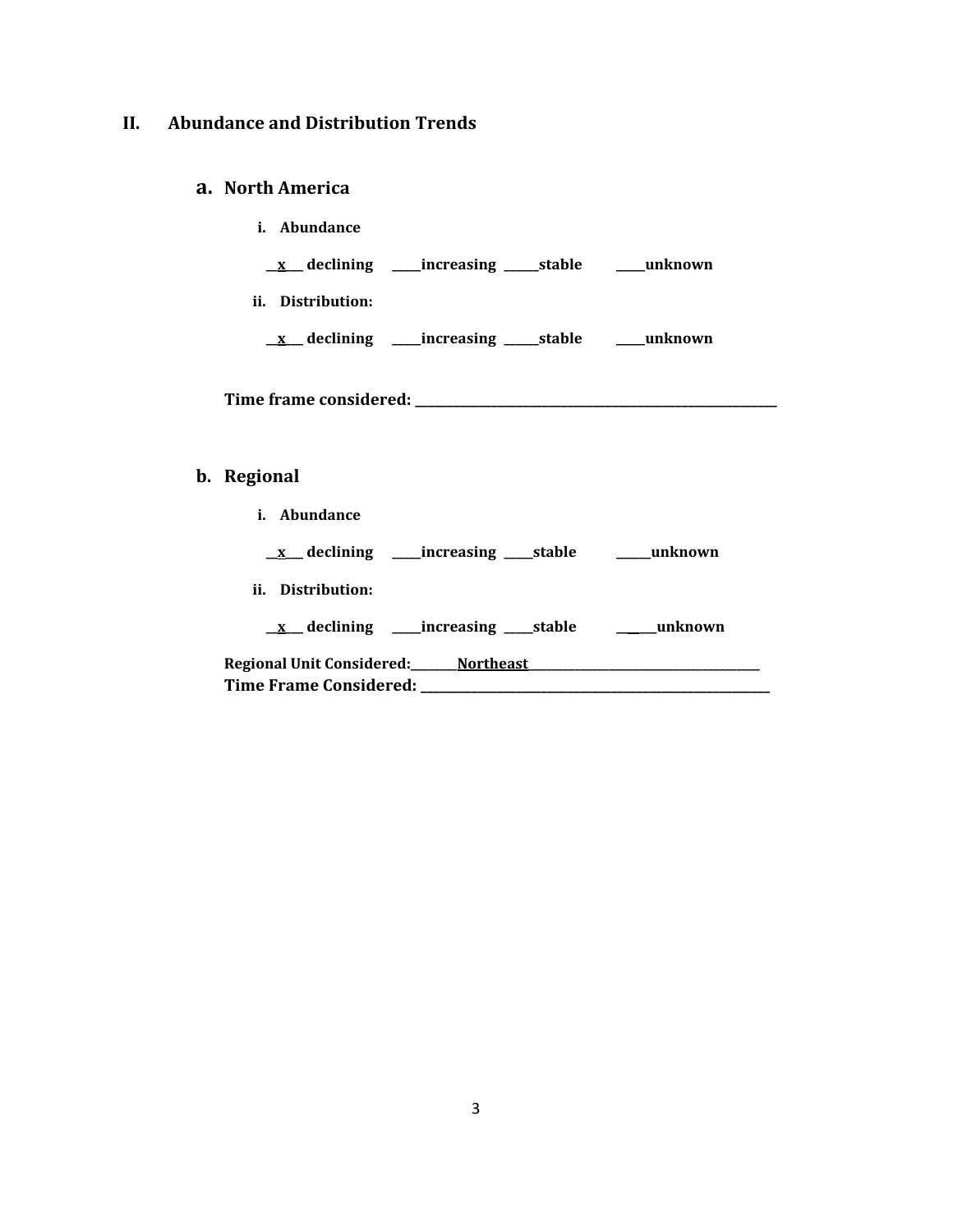**c. Adjacent States and Provinces**

| <b>CONNECTICUT</b>                | Not Present $X$                                                                                   | No data ______                      |
|-----------------------------------|---------------------------------------------------------------------------------------------------|-------------------------------------|
| <b>MASSACHUSETTS</b>              | Not Present $X$                                                                                   | No data ______                      |
| <b>NEW JERSEY</b>                 | Not Present $X_{-}$                                                                               | No data $\_\_\_\_\_\_\_\_\_\_\_\_\$ |
| <b>ONTARIO</b>                    | Not Present ______                                                                                | No data ______                      |
| i. Abundance<br>ii. Distribution: |                                                                                                   |                                     |
|                                   |                                                                                                   |                                     |
|                                   | Time frame considered: 2003-2013<br>Listing Status: ________Federally and Provincially Endangered |                                     |
|                                   |                                                                                                   |                                     |
| <b>PENNSYLVANIA</b>               |                                                                                                   | Not Present ________ No data _____  |
| i. Abundance<br>ii. Distribution: | ___ declining _____increasing ____stable ___ <u>X</u> _unknown                                    |                                     |
|                                   | $\underline{X}$ declining _____increasing ______stable ___________unknown                         |                                     |
|                                   | Time frame considered: _ Since 1980 (PA Natural Heritage Program fact sheet)                      |                                     |
|                                   |                                                                                                   |                                     |

| <b>QUEBEC</b>  | Not Present <u>X</u> | No data |
|----------------|----------------------|---------|
| <b>VERMONT</b> | Not Present X        | No data |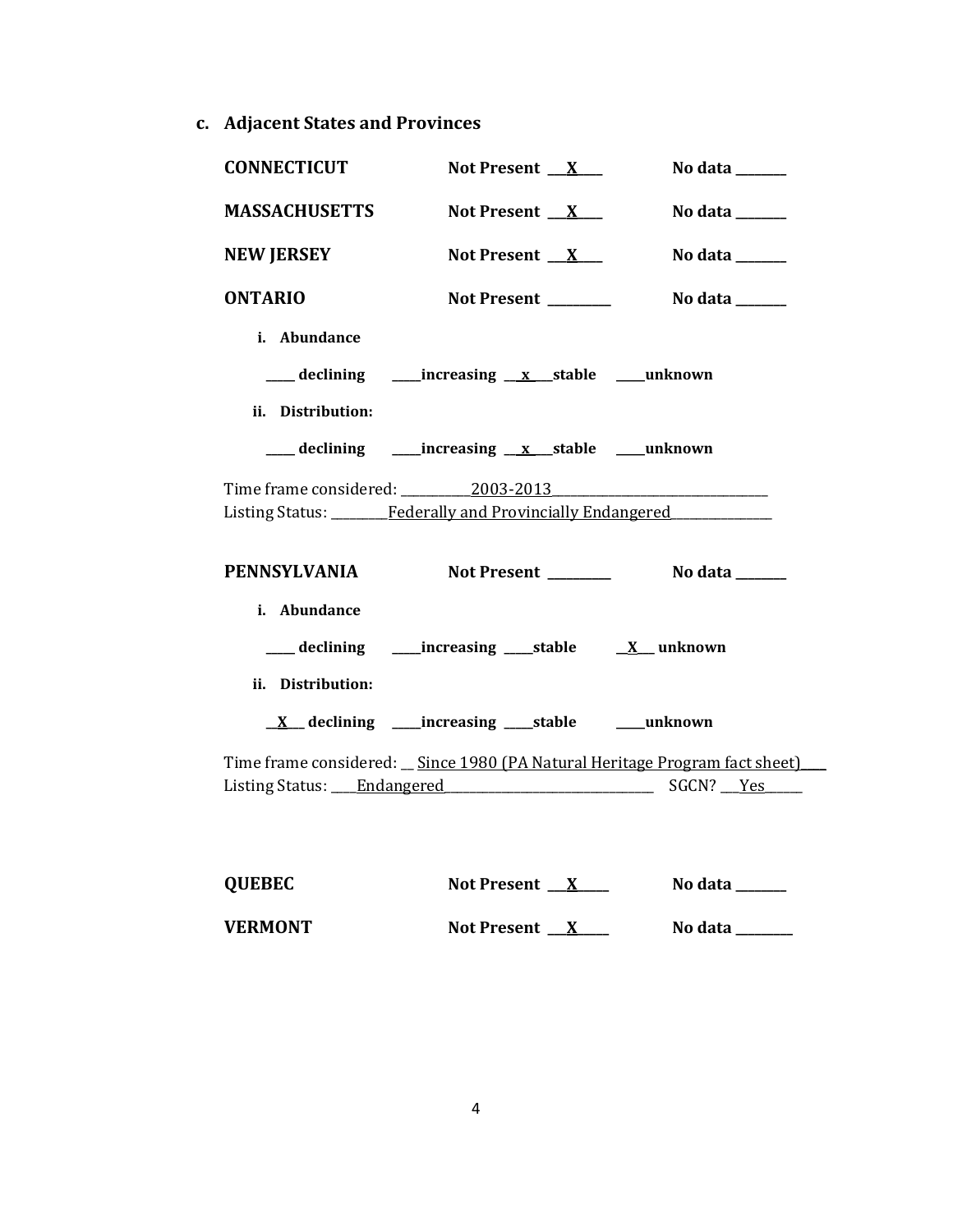| d. NEW YORK                                                   | $\mathbf{X}$ | <b>Not Present</b>                                          | No data |
|---------------------------------------------------------------|--------------|-------------------------------------------------------------|---------|
| Abundance<br>i.                                               |              |                                                             |         |
| ____ declining ______ increasing _____ stable _______ unknown |              |                                                             |         |
| ii. Distribution:                                             |              |                                                             |         |
| ___ declining _____increasing _____stable ________unknown     |              |                                                             |         |
| Time frame considered:                                        |              | the control of the control of the control of the control of |         |

## **Monitoring in New York.**

As part of a State Wildlife Grant, NYSDEC Region 8 Fisheries and Wildlife staff is conducting a baseline survey of tributaries in central and western NY for native freshwater mussels 2009 – 2017.

## **Trends Discussion:**

In both the short and long term this species has declined between 70% and 90%, with only four reproductively viable populations still existing (NatureServe 2013).

### **III. New York Rarity, if known:**

| Historic      | # of Animals | # of Locations | % of State |
|---------------|--------------|----------------|------------|
| prior to 1970 | N/A          |                |            |
| prior to 1980 |              |                |            |
| prior to 1990 |              |                |            |

**Details of historic occurrence:** *E. torulosa rangiana* was widespread in the Allegheny basin of Pennsylvania, nearly to New York. In the early 1900's this species was collected from the Allegheny River "near the New York boundary (presumably near Warren) and from Conewango Creek a few kilometers south of the New York border. Although *E. torulosa rangiana* has never been reported from New York, due to the close proximity of the Pennsylvania populations, it is likely that this species may have lived in New York portions of these streams at some point (Strayer and Jirka 1997).

| Current      | # of Animals | # of Locations | $%$ of |
|--------------|--------------|----------------|--------|
| <b>State</b> |              |                |        |
|              |              |                |        |
|              | N/A          |                |        |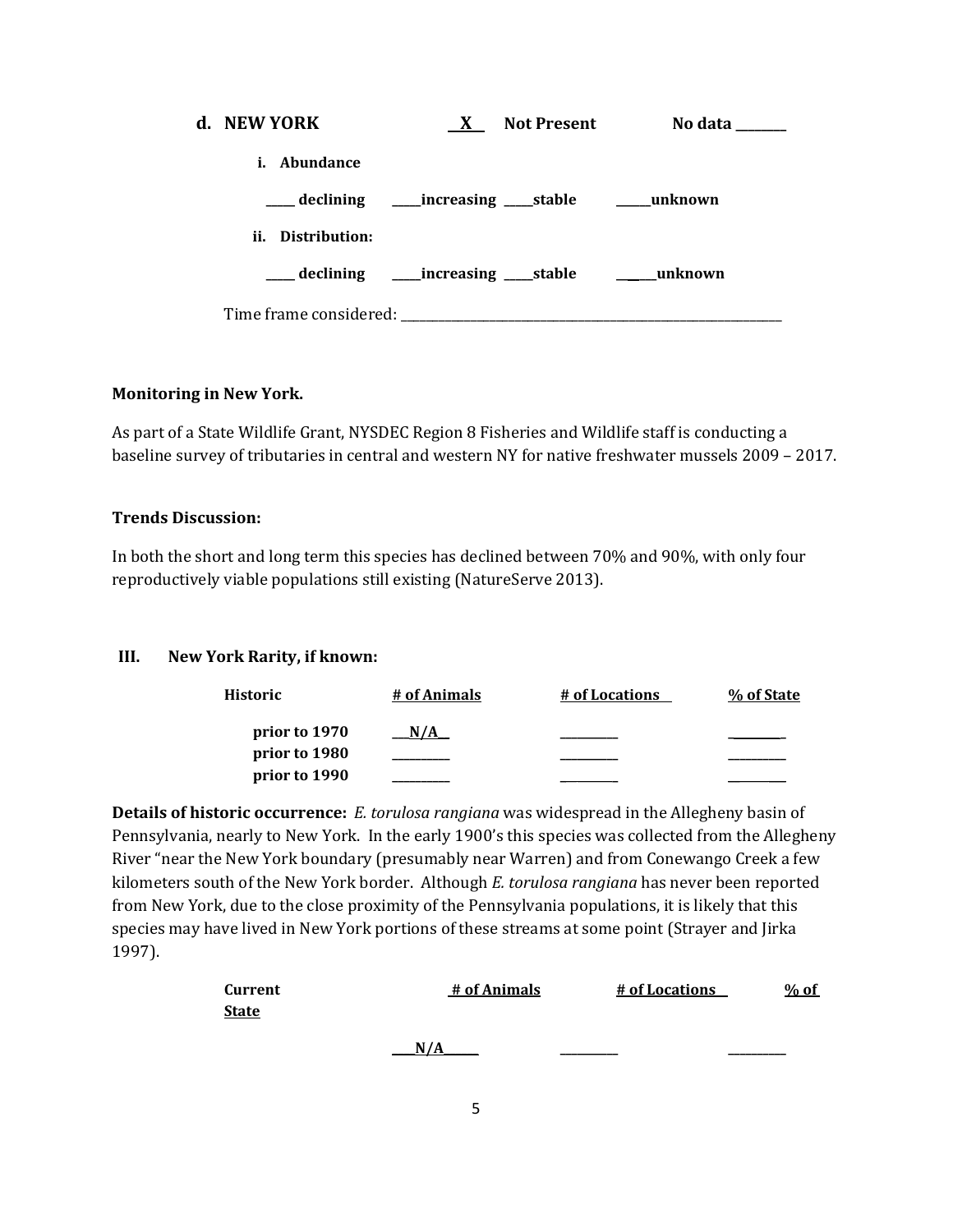### **Details of current occurrence:**

It is doubtful whether this species still survives in New York. Although the most likely places to hold this species are Cassadaga and Conewango Creeks (Strayer and Jirka 1997), this species was not found during recent surveys by The Nature Conservancy (2009). Since the time of the historic records, the mussel fauna of lower Conewango Creek in New York was destroyed and much of the lower Allegheny River in New York has been impounded by the Kinzua Dam (Strayer and Jirka 1997). This species is also known from western Lake Erie and some of its tributaries, so there is a remote chance that this species may be found in the Niagara-Erie basin in New York (Strayer and Jirka 1997).

#### **New York's Contribution to Species North American Range:**

| % of NA Range in New York | <b>Classification of New York Range</b> |
|---------------------------|-----------------------------------------|
| $\frac{100}{2}$ (endemic) | Core                                    |
| $-76-99$                  | <u>X</u> Peripheral                     |
| 51-75                     | Disjunct                                |
| 26-50                     | Distance to core population:            |
| $0\%$ 1-25                | 450 miles                               |

### **IV. Primary Habitat or Community Type:**

**1. N/A**

**Habitat or Community Type Trend in New York:**

| <b>Declining</b><br><b>Stable</b>                | __ Increasing _ X_Unknown |
|--------------------------------------------------|---------------------------|
| Time frame of decline/increase: ________________ |                           |
| <b>Habitat Specialist?</b>                       | Yes.<br>No                |
| <b>Indicator Species?</b>                        | X Yes<br>No               |

### **Habitat Discussion:**

*E. torulosa ragniana* is found in large creeks to large rivers in swift current and shallow riffles (Metcalfe-Smith 2005, Cummings and Mayer 1992, Watters et al. 2009, Strayer and Jirka 1997). Suitable substrates include coarse sand and gravel with some cobble to firmly packed fine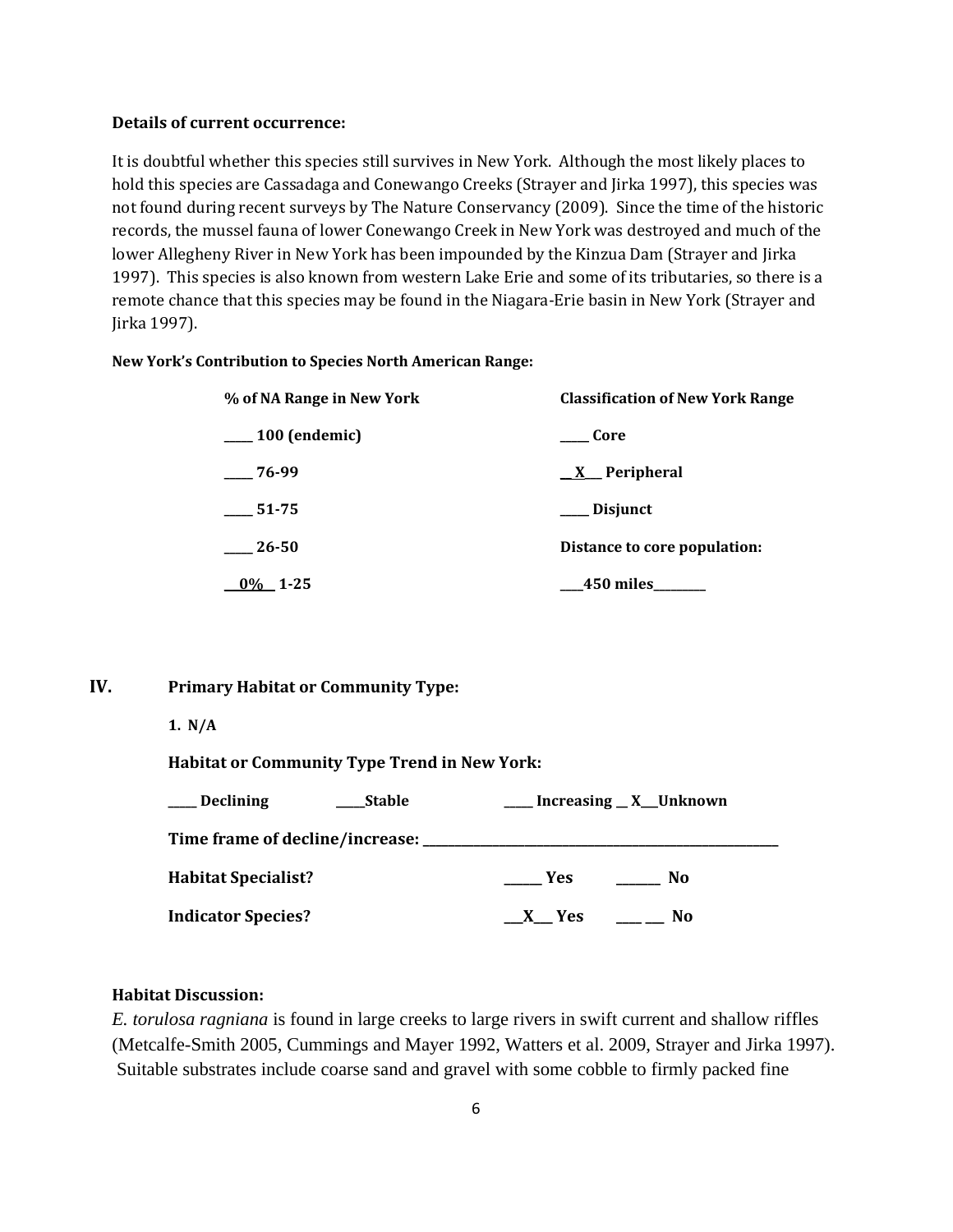gravel (Metcalfe-Smith 2005). Although it is known form Lake Erie, it is not a pond or lake species. The Lake Erie specimens apparently occurred in areas with sufficient wave-action to approximate stream conditions (Watters et al. 2009).

### **V. New York Species Demographics and Life History**

**\_\_\_N/A\_\_\_ Breeder in New York**

**\_\_N/A\_\_\_ Summer Resident**

**\_\_\_N/A\_\_ Winter Resident**

**\_\_\_\_\_ Anadromous**

**\_\_\_\_\_ Non-breeder in New York**

- **\_\_\_\_\_ Summer Resident**
- **\_\_\_\_\_ Winter Resident**
- **\_\_\_\_\_ Catadromous**

**\_\_\_\_\_ Migratory only**

#### **\_\_\_\_\_Unknown**

#### **Species Demographics and Life History Discussion:**

Upstream males release sperm into the water. Females downstream take up the sperm with incoming water. Fertilization success may be related to population density, with a threshold density required for any reproductive success to occur. Eggs are fertilized within the female. Like nearly all North American mussels, *E. torulosa ragniana* species must parasitize an often specific vertebrate host to complete its life cycle. It is suspected that some mussel populations are not recruiting because their hosts no longer occur with them. Once released by the female, glochidia must acquire a suitable host or die, usually within 24-48 hours. After attaching to a suitable host, glochidia encyst, usually at the fish's gills or fins and receive food and dispersal. Once the glochidia metamorphose into juveniles, they drop from the host. If they land in suitable habitat, they will burrow into the substrate, where they may remain for several years (Watters et al. 2009).

In the adult form, freshwater mussels are basically sessile; movement is limited to a few meters of the lake or river bottom. The only time that significant dispersal can take place is during the parasitic phase. Infected host fishes can transport the larval unionids into new habitats, and can replenish depleted populations with new individuals. Dispersal is particularly important for genetic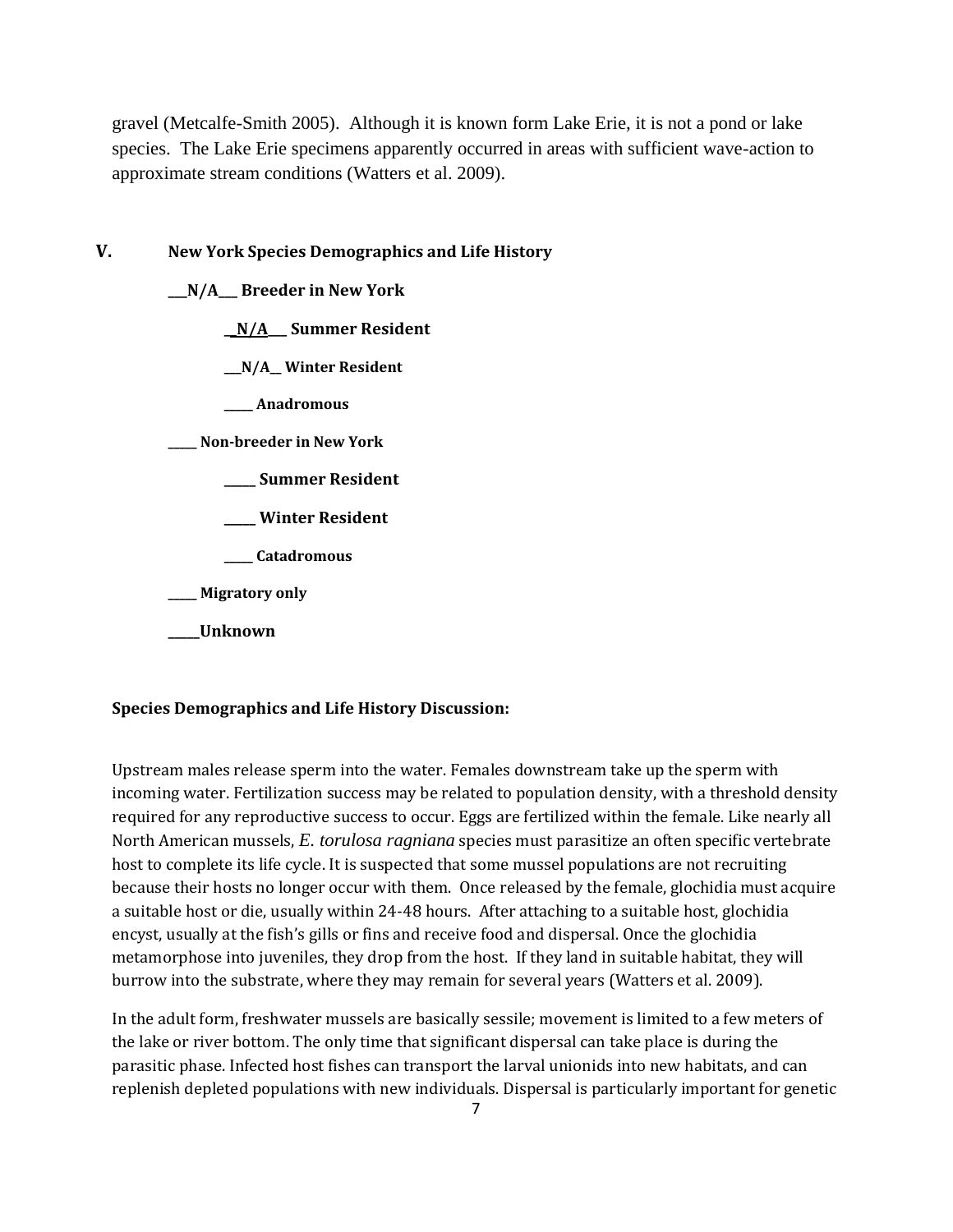exchange between populations. Dispersal is likely to be a slow process for mussels which use resident fishes with limited home ranges as their hosts (COSEWIC as cited in NatureServe 2013).

This species is thought to be bradytictic, with females gravid from September to the following June. Individuals may live to 15 years old. Glochidia transformation has been confirmed on mottled sculpin (*Cottus bairdi*), bluebreast darter (*Etheostoma camurum*), rainbow darter (*Etheostoma caeruleum*), banded darter (*Etheostoma zonale*), and brown trout (*Salmo trutta*) (Watters et al. 2009).

## **VI. Threats:**

No threats to this species identified in New York, but general threats to mussels that are likely relevant range wide include:

#### **Impoundments – Range wide**

Range wide, impoundments likely contributed to the reduced distribution of mussels that we see today. Vaughn and Taylor (1999) observed a mussel extinction gradient with a gradual, linear increase in mussel species richness and abundance with increasing distance downstream from impoundments. Species and their hosts that require shallow, oxygenated, fast-flowing water quickly are eliminated. Continuously cold water from both increased water depth upstream of the dam and dam discharges downstream of the dam may prevent reproduction. Impoundment increases silt load and eutrophication, resulting in changes in the fish fauna, and therefore the availability of hosts. Dams represent distributional barriers to fish hosts, and therefore to the mussels themselves. The zoogeographic patterns of several species suggest a dam-limited range. Dams also act as sediment traps, often having many feet of silt and debris caught on their upstream side. These areas generally are without mussels. Below the dam, the tailwaters often have dense mussel beds, as these reaches are the only areas left that still have oxygenated, fast moving water. This is exemplified by the distribution of beds in the lower Muskingum River, Ohio (Stansbery & King 1983; ESI 1993c).

In addition, improperly sized and poorly installed or poorly maintained culverts have impacts similar to dams in that they fragment habitat, preventing the movement by host fish, and effectively isolating mussel populations. And because culverts are located at nearly every road-stream intersection, there is the potential for landscape level fragmentation of mussel habitat.

#### **Agricultural Runoff**

Aquatic habitats lacking vegetated buffers of adequate width are threatened by runoff from urban areas, roads, lawns, and agricultural land (Gillis 2012). If best management practices are not closely adhered to, mussel habitat adjacent to wood harvest or agricultural land is subjected to pesticide,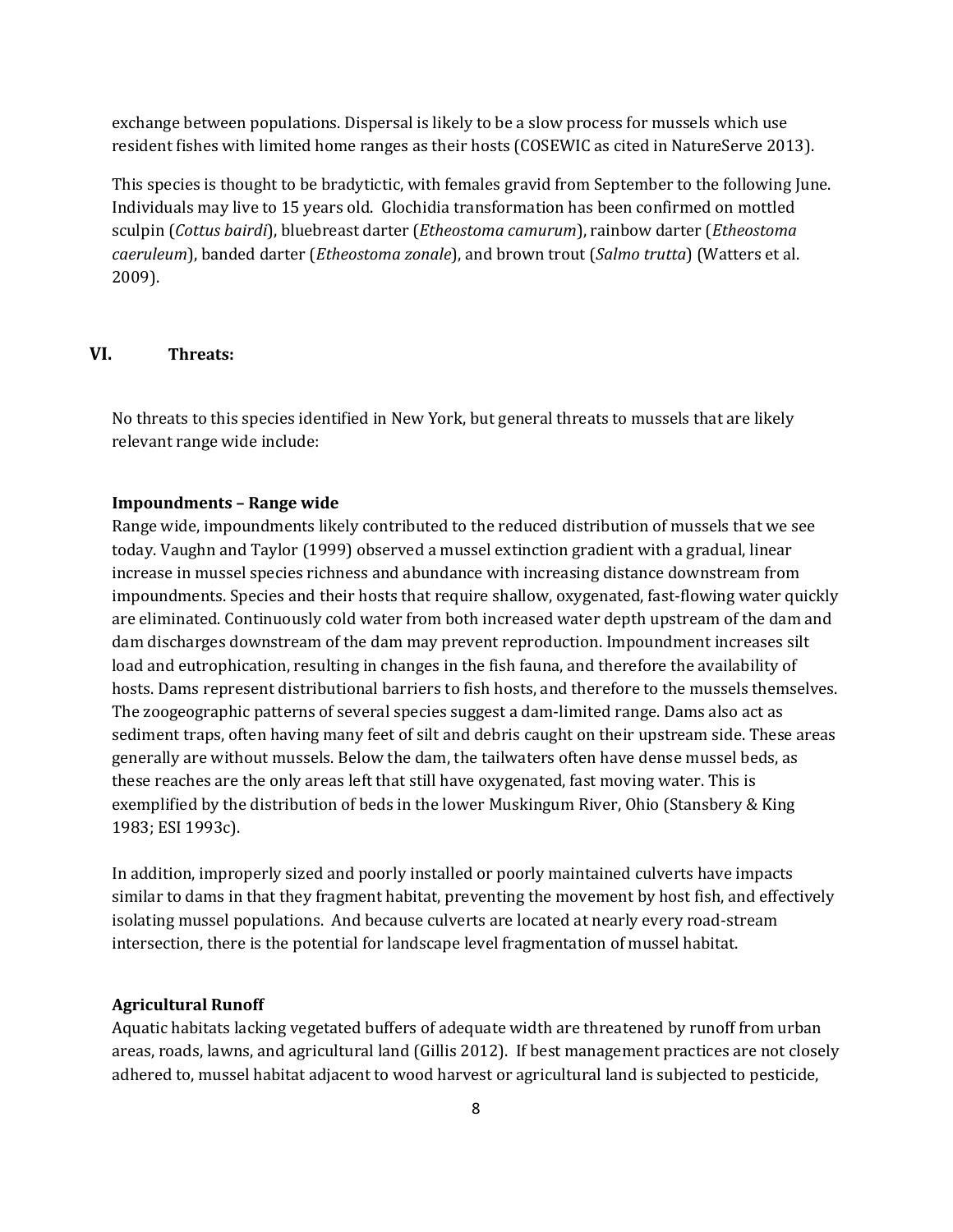fertilizer, and silt/sediment runoff. During recent mussel surveys in Western and Central New York, it has been documented that sufficient vegetated riparian buffers are often lacking along known mussel streams (Mahar & Landry 2013), indicating that runoff is a major threat to resident mussel populations.

Species that have a mantle modified to attract host fish are thought to rely on the visual acuity of their fish hosts to facilitate transfer of glochidia from the female to the host. For such species, this indicates that increases in turbidity associated with runoff may in interfere with reproduction and be especially detrimental to the species (Nedeau 2008).

The presence of pesticides and fertilizers in our rural watersheds is nearly ubiquitous (Haag 2012). And because pesticides and their associated surfactants adsorb onto sediment particles, sedimentation may act as a vector for their transport into the aquatic system (Haag 2012). Mussels are more sensitive to pesticides than many other animals (Watters et al. 2009). Although effects of pesticides are species-specific, sub-lethal levels of PCBs, DDT, malathion, and other compounds inhibit respiratory efficiency and accumulate in the tissues. Atrazine and permethrin at sublethal concentrations reduced juvenile growth (Bringolf et al. 2007a, 2007b) and environmental levels of atrazine altered mussel movement and aggregation behavior (Flynn and Spellman 2009). Pesticides can affect mussels in many ways, but the full range of long-term effects remains unknown (Haag 2012).

Fertilizer runoff is also a concern. High inputs of nitrogen from fertilizers can cause increases in ammonia in the water and the substrate, leading to direct toxicity for a wide range of mussel species. Mussels, especially in their early life stages, are more sensitive to un-ionized ammonia than other organisms, and high sensitivity is seen across a range of species and life histories (Haag 2012). In addition, ammonia adsorbs to sediment particles, resulting higher nitrogen concentrations in the substrate than in the overlying water. The nitrogen present in the interstitial spaces in the substrate is thought to result in juvenile mortality and to prevent recruitment by some mussel species (Strayer and Malcom 2012). Studies have suggested decreasing sediment loads entering aquatic systems as the best way to decrease the impact of numerous stressors for mussels in general (Roley et al. 2012).

#### **Treated and Untreated Waste Water**

Recent studies show that mussel richness and abundance decreases with increased proximity to sewage effluent (Wildenberg 2012). The input of biomaterial from waste water treatment plants depletes dissolved oxygen levels, negatively impacting mussels. Ammonia from wastewater treatment plants has been found to be toxic to glochidia (Goudraeu et al. 1993) and at sub-lethal exposure, adult mussels exhibit decreased respiratory efficiency (Anderson et al*.* 1978). Endocrine disrupters from pharmaceuticals also originate from municipal sewage effluents and are increasing common in rivers and lakes (Haag 2012). In mussels, chronic exposure to estrogenic compounds in effluents caused feminization of male mussels, but these individuals did not produce eggs,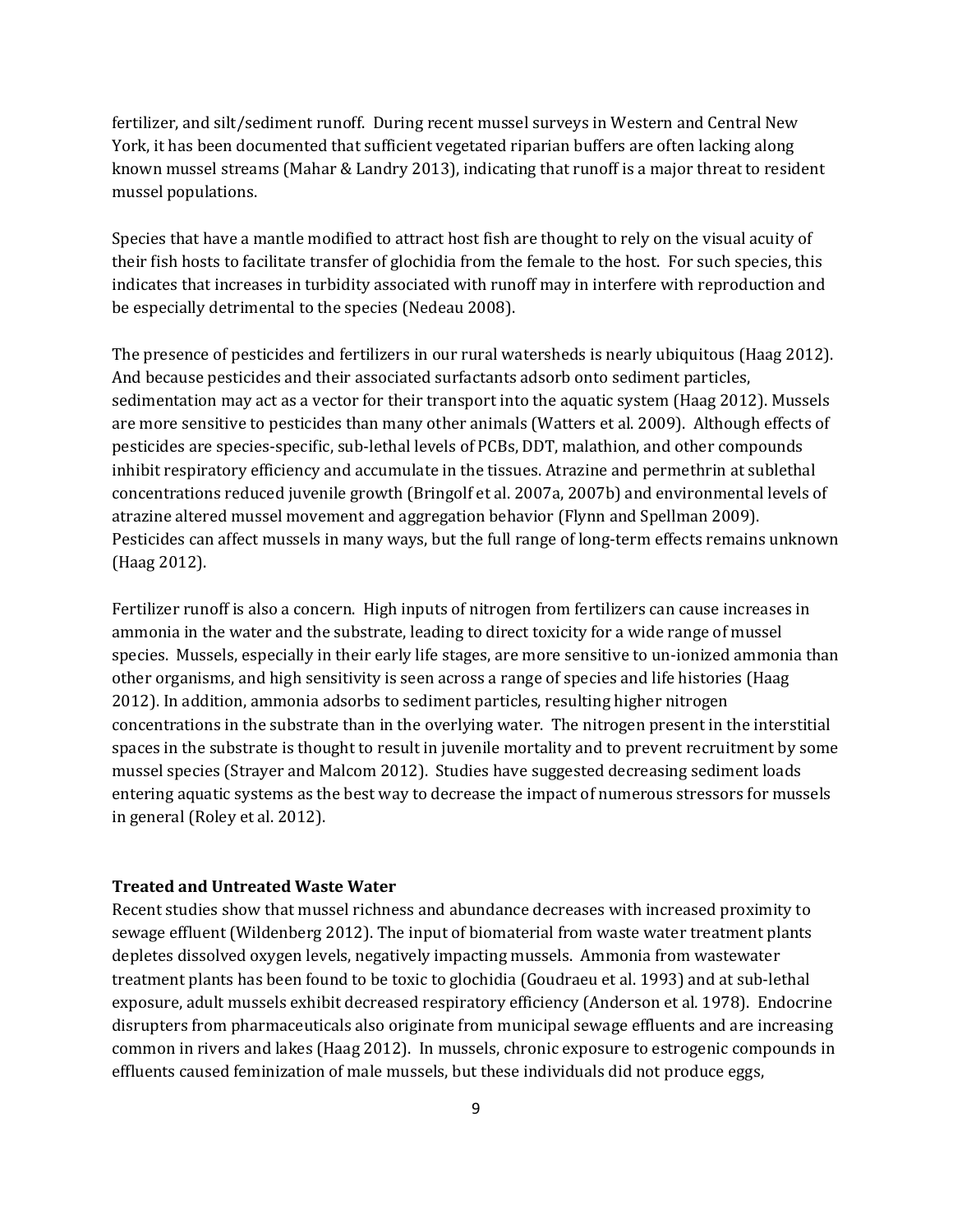suggesting major disruption of reproductive function (Gagne et al. 2011). The long term effects of these compounds on mussels are unknown (Haag 2012).

#### **Runoff from Developed Land**

Developed lands are likely sources runoff containing metals and road salts. Mussels are particularly sensitive to heavy metals, more so than many other animals used in toxicological tests (Keller & Zam 1991). Low levels of metals may interfere with the ability of glochidia to attach to the host (Huebner & Pynnonen 1992), suggesting that U.S. EPA ambient water quality criteria may not adequately protect mussels from toxic metals (Wang et al. 2011). In addition, increases in salinity from the runoff of salt used for clearing roads in winter may be lethal to glochidia and juvenile mussels (Keller & Zam 1991; Liquori & Insler 1985; Pandolfo et al. 2012). Based on these studies, the U.S. EPA's ambient water quality criterion for acute chloride exposures may not be protective of all freshwater mussels (Pandolfo et al. 2012).

#### **Invasive Species**

Invasive zebra and quagga mussels (*Dreissena polymorpha* and *Dreissena bugenis*) have been repeatedly cited as a threat to native mussel populations (Strayer & Jirka 1997; Watters et al. 2009). En masse, Dreissenids outcompete native mussels by removing food and oxygen from the water. They can also reduce reproductive success by filtering native mussel male gametes from the water column. They can foul the shells of the native mussels to the point that their valves can no longer open. In heavily invested areas, they may transform a habitat by hardening the substrate, such that dislodged mussels are not able to rebury (USFWS 1994). In addition, ammonia from Asian clam die offs has been shown to be capable of exceeding acute effect levels of some mussel species (Cherry et al. 2005). Didymo (*Didymosphenia geminata*), a filamentous diatom, can form extensive mats that can smother stream bottom and occlude habitat for mussels (Spaulding & Elwell 2007)

#### **Sea lamprey control treatments**

#### **Climate Change**

The NatureServe Climate Change Vulnerability Index has been used in several states to help identify species that are particularly vulnerable to the effects of climate change. In West Virginia's assessment, *E. torulosa rangiana* is ranked as "moderately vulnerable" to climate change, while the populations within Pennsylvania are ranked as "highly vulnerable" to climate change (2013) and in Michigan, the species was ranked as "extremely vulnerable" to climate change (Hoving, et al. 2013).

Global climate change is expected (among other disruptions) to cause an increase in surface water temperatures. Although many species are tolerant of warm water, higher water temperatures may be an added stress for some. Increased water temperatures may also increase algal growth, which could result in reductions in dissolved oxygen levels at night (Morris & Burridge 2006). Galbraith et al. (2010) recently showed how regional climate patterns coupled with changing local water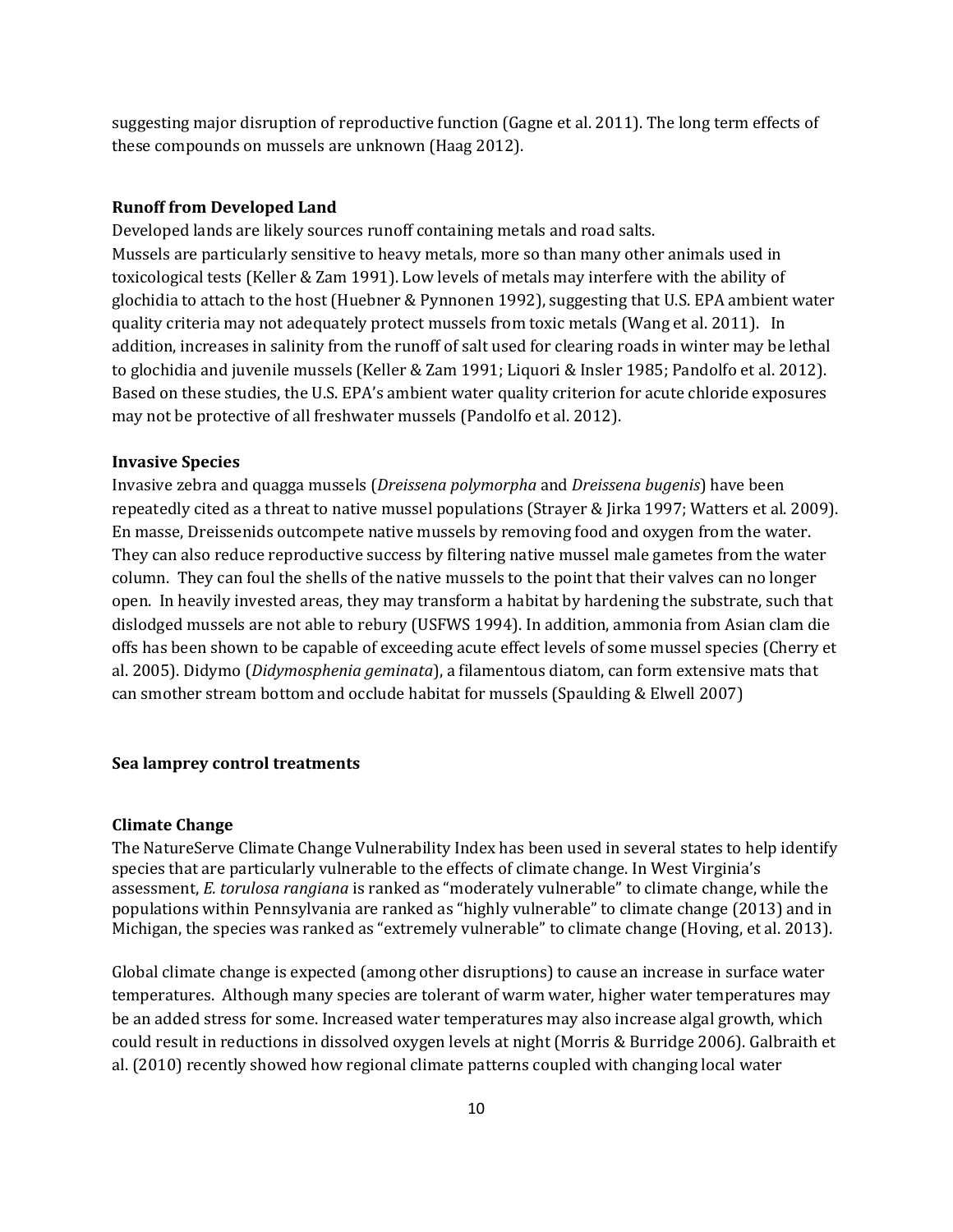regimes and management strategies have shifted mussel populations from thermally sensitive species to thermally tolerant species.

In addition, warmer stream temperatures due to the combined effects of land use, such as removal of shaded buffers, and climate change may contribute to the loss of coldwater fisheries and *mussel*  populations in some watersheds (Nedeau 2008). Temperature induced changes in fish communities could have a profound influence on the availability of hosts for freshwater mussels. Mussels that inhabit small streams and rivers and rely on fish adapted for cooler water might be most affected by climate change (Nedeau 2008).

## **Habitat Modifications**

Ecosystem modifications, such as in-stream work associated with canal, navigational channel, or flood control dredging, bridge replacements, gravel mining, and vegetation removal kill mussels and destroy their habitat. For example, dredging for vegetation removal has been shown to remove up to 23% of mussels in spoils (Aldridge 2000). Further evidence for disruption was provided by mussel surveys adjacent to approximately 20 river miles of Conewango Creek that had been channelized and straightened in the first half of the 20th century. The resulting "dredge" had no riffle or run habitat and sites just below and above this channelized section contained few or no mussels (The Nature Conservancy 2009). Although limited in geographic scope these habitat modification activities have long term impacts on mussels and their distribution (Aldridge 2000). Seasonal draw downs of water bodies have been shown to impact unionid age distributions (Richardson et al. 2002).

Levees and flood walls confine larger rivers, preventing the river from inundating its natural floodplains and wetlands to minimize flood damage. Additionally, many smaller streams have been channelized and bermed by landowners and highway departments to protect farm fields and other structures. Channelization and dredging associated with flood control projects are catastrophic to mussels and have been implicated in the decline of some populations (Watters et al. 2009). The result of these projects is altered seasonality of flow and temperature regimes, increased stream velocities, unstable substrates, changed patterns of sediment scour and deposition, including streambank erosion, altered transport of particulate organic matter (the food base for mussels), and a general degradation of stream habitat (Benke 1999; Yeager 1993; Nedeau 2008).

### **Are there regulatory mechanisms that protect the species or its habitat in New York?**

**\_\_\_\_\_\_\_ No \_\_\_\_\_ Unknown**

**\_\_\_X\_\_\_ Yes**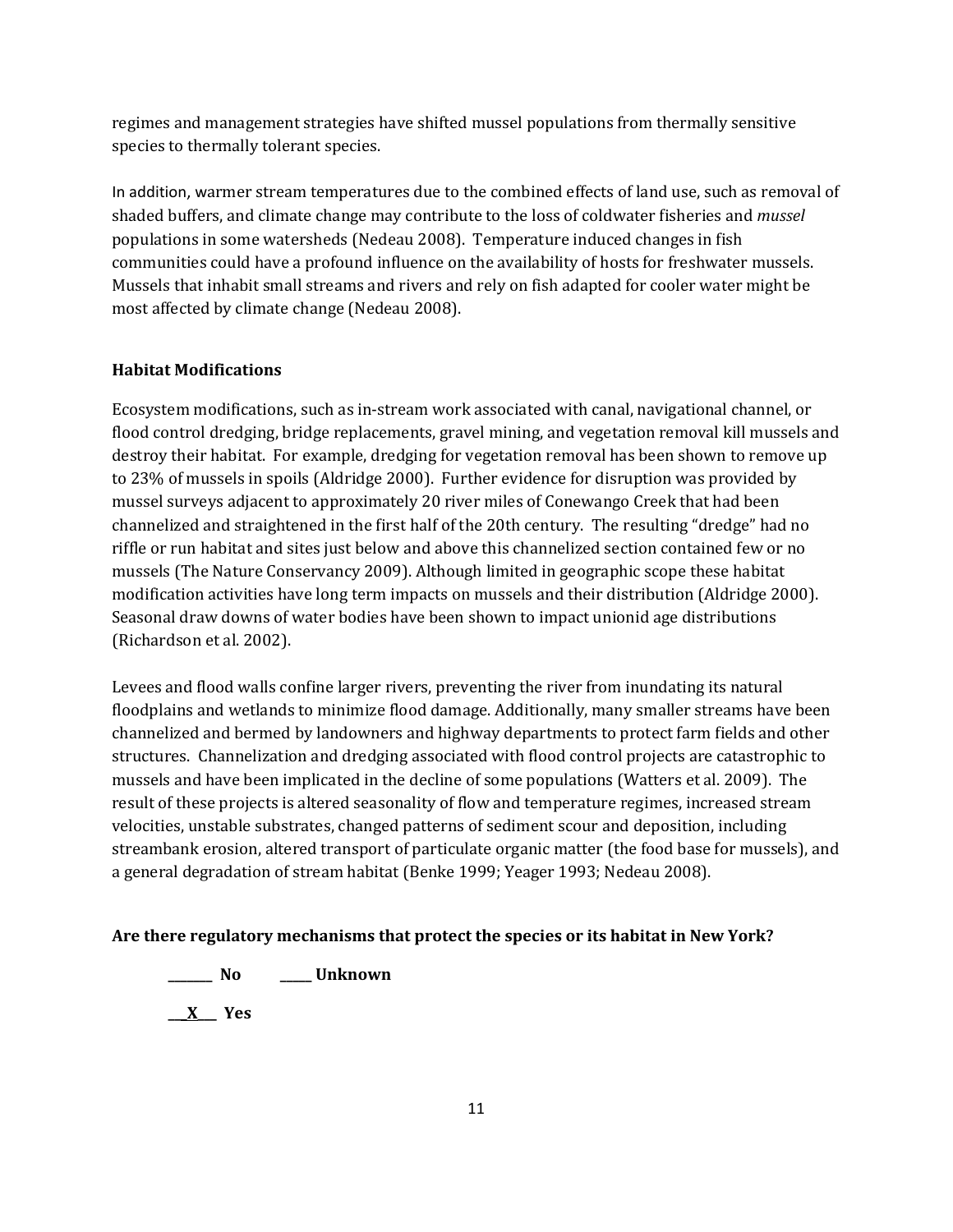New York State Environmental Conservation Law, § 11-0535. 6 NYCRR Part 182: Endangered and Threatened Species of Fish and Wildlife; Species of Special Concern; Incidental Take Permits.

Mussel habitats receive some generic protection under several New York State regulations (NYCRR) promulgated under the authority of the New York Environmental Conservation Law (ECL), specifically Part 608 of the NYCRR: Use and Protection of Waters, and Part 617 of the NYCRR: State Environmental Quality Review (SEQR). Part 608 provides protection of some mussel habitats by regulating and requiring environmental review of the modification or disturbance of any "protected stream", its bed or bank, and removal of sand, gravel or other material from its bed or banks (608.2 Disturbance of Protected Streams). This does not provide adequate protection of mussels and their habitats as it only protects streams or particular portions of a streams for which there has been adopted by NYSDEC or any of its predecessors any of the following classifications or standards: AA, AA(t), A, A(t), B, B(t) C(t), or Streams designated (t)(trout) also include those more specifically designated (ts)(trout spawning). Mussels habitats may also receive some additional protections as the construction, repair, breach or removals of dams, and the excavation and placement of fill in navigable waters are subject to regulation and environmental review under Part 608, 608.3 and 608.5 respectively. Under part 608, projects requiring a permit can be conditioned by NYSDEC to include best management practices, such as sediment and erosion protections. Through the review process, these projects can also be modified to reduce impacts in order to meet permit issuance standards.

Under Part 608, protection of unlisted species of mussels is general and relatively limited. More importantly, Class C and D waters with mussels do not receive protection under these regulations. A significant portion of the New York's mussel resources occur within Class C and D waters. An additional but not insignificant gap in protection occurs because agricultural activities consisting of the crossing and re-crossing of a protected stream by livestock or wheeled farming equipment normally used for traditional agricultural purposes or of withdrawing irrigation water in a manner which does not otherwise alter the stream, are exempt from these regulations and environmental review.

Water quality certifications required by Section 401 of the Federal Water Pollution Control Act, Title 33 United States Code 1341(see subdivision (c) of this Section)may provide protection for freshwater mussels and their habitats from some activities that would potentially have adverse impacts by regulating construction or operation of facilities that may result in any discharge into navigable waters. Water quality certifications set water quality-related effluent limitations, water quality standards, thermal discharge criteria, effluent prohibitions and pretreatment standards for projects on navigable waters.

The State Environmental Quality Review (SEQR, Part 617 NYCRR) may also protect mussels and their habitats by requiring the consideration of environmental factors into the existing planning, review and decision-making processes of state, regional and local government agencies for activities that require discretionary approval. SEQR requires the preparation of an Environmental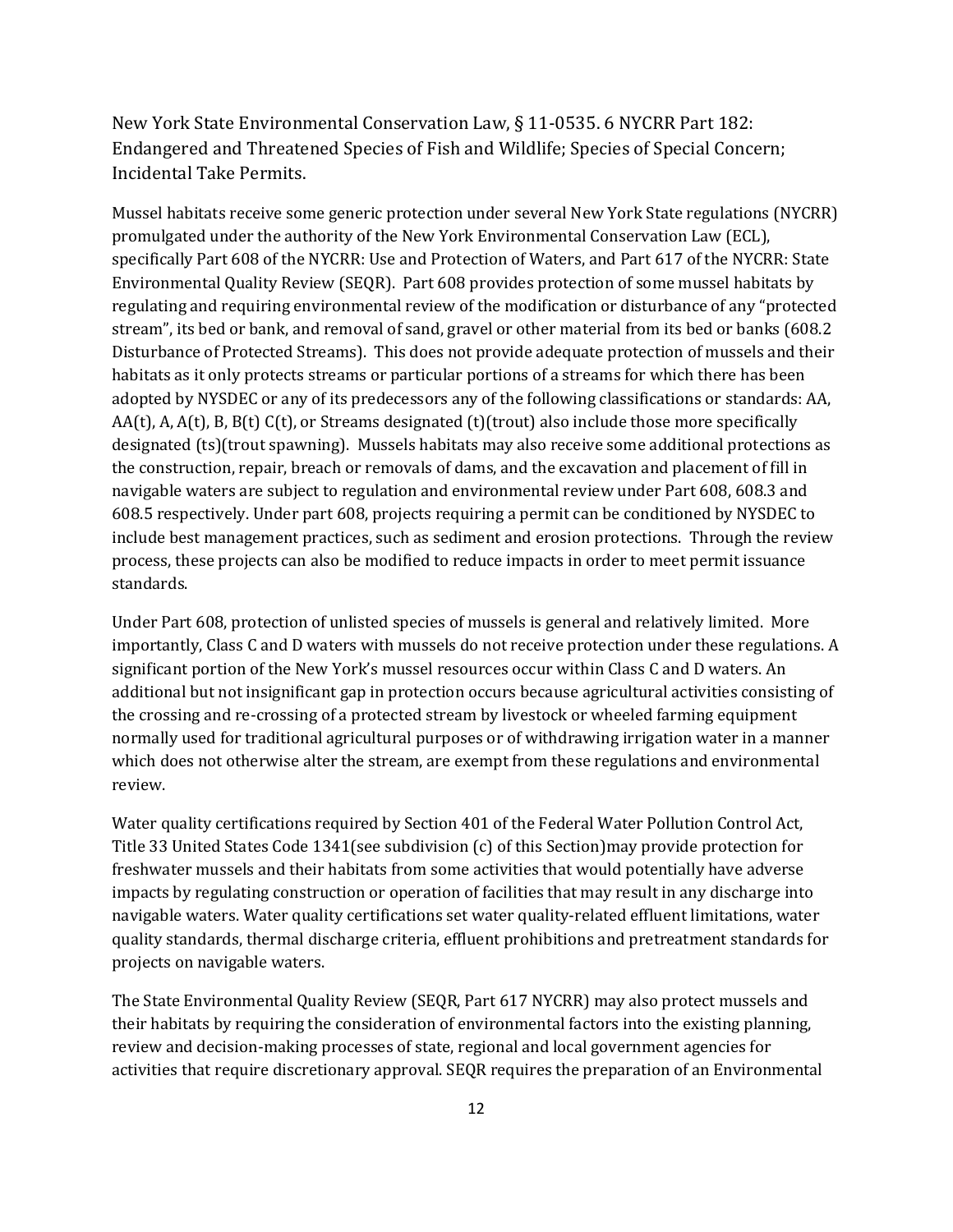Impact Statement, including an alternatives analysis, for those activities that may result in a substantial adverse change in ground or surface water quality; a substantial increase in potential for erosion, flooding, leaching or drainage problems; the removal or destruction of large quantities of vegetation or fauna; substantial interference with the movement of any resident or migratory fish or wildlife species; impacts on a significant habitat area; substantial adverse impacts on a threatened or endangered species of animal or plant, or the habitat of such a species; other significant adverse impacts to natural resources; or, a substantial change in the use, or intensity of use, of land including agricultural, open space or recreational resources, or in its capacity to support existing uses.

New York State has numerous laws and regulations that both directly or indirectly protect waters of the state (mussel habitats) including regulations governing direct discharges to surface and groundwater, storm water, agricultural activities, pesticides, flood control, and dams. Without these regulations, mussels would certainly be in worse shape; however, most of these generic protections are not adequate in scope or specific enough to mussel threats to protect the mussel resources of New York State.

## **Describe knowledge of management/conservation actions that are needed for recovery/conservation, or to eliminate, minimize, or compensate for the identified threats:**

- Assess if this species does or has ever existed in New York.
- Assess the need and opportunity for relocation/reintroduction efforts. Conduct relocation or reintroduction where adequate sources can be identified and appropriate stream conditions exist (water quality, habitat, host species etc).
- Following any reintroduction efforts, develop and implement a comprehensive monitoring strategy that identifies protocols, including locations and specific intervals, for regular monitoring of known mussel populations to detect assess trends and detect dangerous declines.
- Modify marine mussel regulations or the definition of protected wildlife in NYCRR to clarify that freshwater mussels are protected under ECL. Current regulations could be interpreted that freshwater mussels may only be protected as shellfish without a season within the Marine District.
- Through landowner incentive programs or regulation, riparian buffers, particularly those that also provide shade, should be added/maintained/widened, along agricultural fields, subdivisions, and along major roads to decrease the levels of nitrogen, pesticides, sediment, heavy metals, and salts from entering these aquatic systems, as well as to moderate water temperature. Studies have suggested decreasing sediment loads entering aquatic systems as the best way to decrease the impact of numerous stressors for mussels in general (Roley & Tank 2012).
- Require all state agencies to maintain appropriate vegetative buffers along streams, rivers and lakes on state-owned or state managed properties.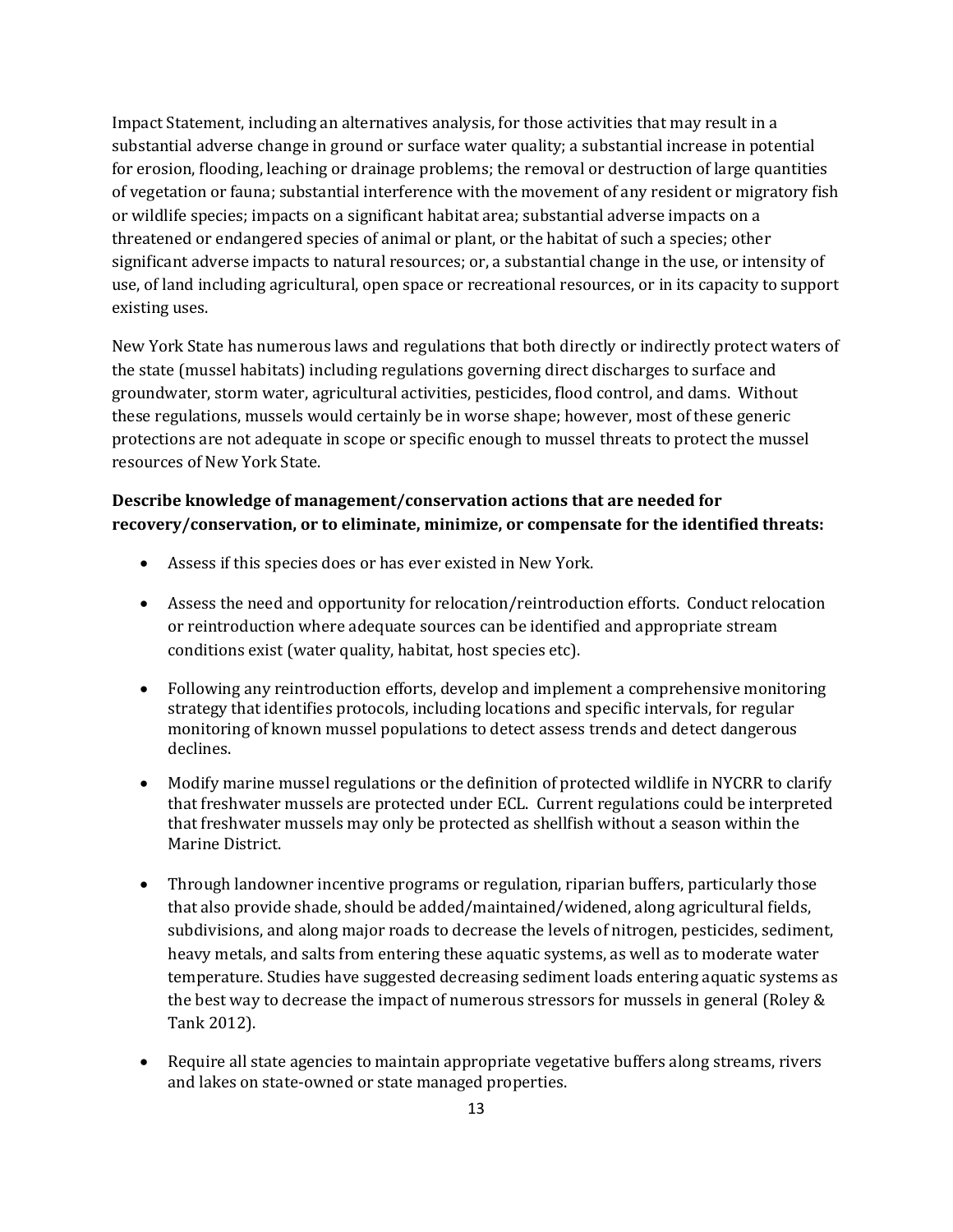- Coordinate with local wastewater treatment facilities to improve ammonia removal of treated discharge. This has been documented as a threat to Unionids at multiple life stages, and therefore needs to be addressed (Gillis 2012).
- Establish a protocol whereas DEC staff work closely with state and local highway departments to reduce impacts to native mussels during maintenance and construction projects.
- Replace culverts that disrupt aquatic habitat connectivity to allow for passage of small fish species.
- Mussel sensitivity to particular pollutants should be considered or addressed in the regulation of wastewater and stormwater discharges to groundwater and surface waters, State Pollutant Discharge Elimination Systems (SPDES). This should be reflected in effluent limitations for discharges, including discharges from P/C/I facilities (Private/Commercial/Industrial), CAFO facilities (Concentrated Animal Feeding Operations), High Volume Hydraulic Fracturing Discharges, and Wastewater treatment plants, etc. Discharges whose receiving waters have mussels, particularly those with known populations of mussels listed as Endangered, Threatened, Special concern or SGCN, should be carefully reviewed for potential impacts to mussels. For example, deleterious levels of ammonia (a component of many types of discharges) and molluscicides (a commonly used water treatment chemical in discharged water) should not be permitted.
- NYSDEC should consider sensitivity of freshwater mussels to specific pollutants in the establishment and setting of water quality standards and TMDLs for waters containing freshwater mussels. A Total Maximum Daily Load (TMDL) specifies the maximum amount of a pollutant that a waterbody can receive and still meet water quality standards. TMDLs account for all contributing sources (e.g. point & nonpoint sources, and natural background levels), seasonal variations in the pollutant load, and incorporate a margin of safety that accounts for unknown or unexpected sources of the pollutant. In essence, a TMDL defines the capacity of the waterbody to absorb a pollutant and still meet water quality standards. The Clean Water Act requires states to identify waterbodies that do not meet water quality standards after application of technology-based effluent limitations. For these "impaired waters," states must consider the development of alternative strategies, including TMDLs, for reducing the pollutants responsible for the failure to meet water quality standards.

The Comprehensive Wildlife Conservation Strategy (NYSDEC 2006) includes recommendations for the following actions for freshwater mussels:

### **Habitat management:**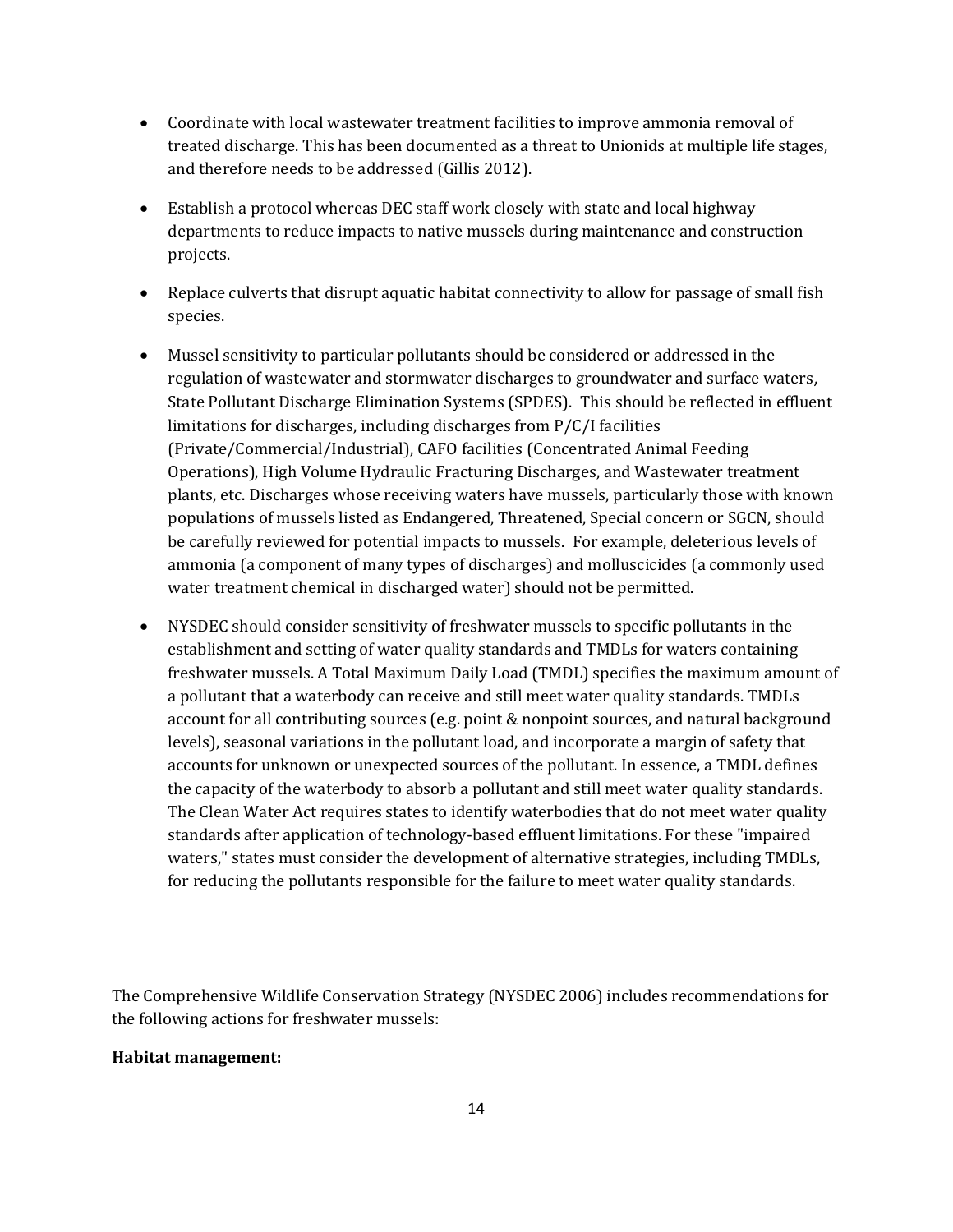- Manage areas of important mussel populations by controlling degradation factors (e.g..) Controlling livestock access, point source or non-point source pollution, flow alteration, etc.)
- Develop methods to improve and restore freshwater bivalve habitat.

## **Habitat research:**

- Conduct research to determine habitat parameters necessary for good populations of each species of species-at-risk listed mussels.
- Research flow requirements of freshwater bivalves and model the effects of flow changes both in volume and timing.
- Research all parameters of mussel habitat requirements including temperature, substrate, fish, flow, food, etc.

## **Habitat restoration:**

• Restore degraded habitat areas to allow for recolonization or reintroduction of listed mussels.

## **Invasive species control:**

- Develop a monitoring/control plan that includes measures to detect invasive species problematic to freshwater bivalves in all New York watersheds and actions that will be taken to control them before they become threats.
- Conduct research on control of exotic bivalve species that compete with native mussels and exotic crustaceans or fish which may prey on them.

## **Life history research:**

- Research effects of pesticides and other chemicals, including ammonia, on all life stages of freshwater bivalves: sperm/egg, glochidia, larva, adults.
- Research potential interbreeding between *Alasmidonta varicosa* and *Alasmidonta marginata* and, if occurring, evaluate the potential threat to *A. varicosa* population integrity.
- Determine fish hosts for species where this is not known for populations living in New York.
- Research population dynamics of listed mussel species including connectivity of populations or subpopulations and genetic distinctness of populations or subpopulations.
- Determine or confirm breeding phenology and habitat conditions necessary for successful breeding for listed mussels (e.g.. mussel density, pop. level of fish host, temp, flow).

## **Modify regulation:**

• Modify marine mussel regulations to be clearer that freshwater mussels are protected under ECL.

## **New regulation:**

- Ban the importation of fish that feed on freshwater mollusks (e.g.. black carp).
- Require inclusion of all stages of freshwater mussels in testing for approval of new pesticides in New York*.*

## **Other action:**

• Develop an outreach program to private landowners through the Landowner Incentive Program to educate the public about freshwater mussel protection and initiate projects to prevent or repair impacts from land use on mussels.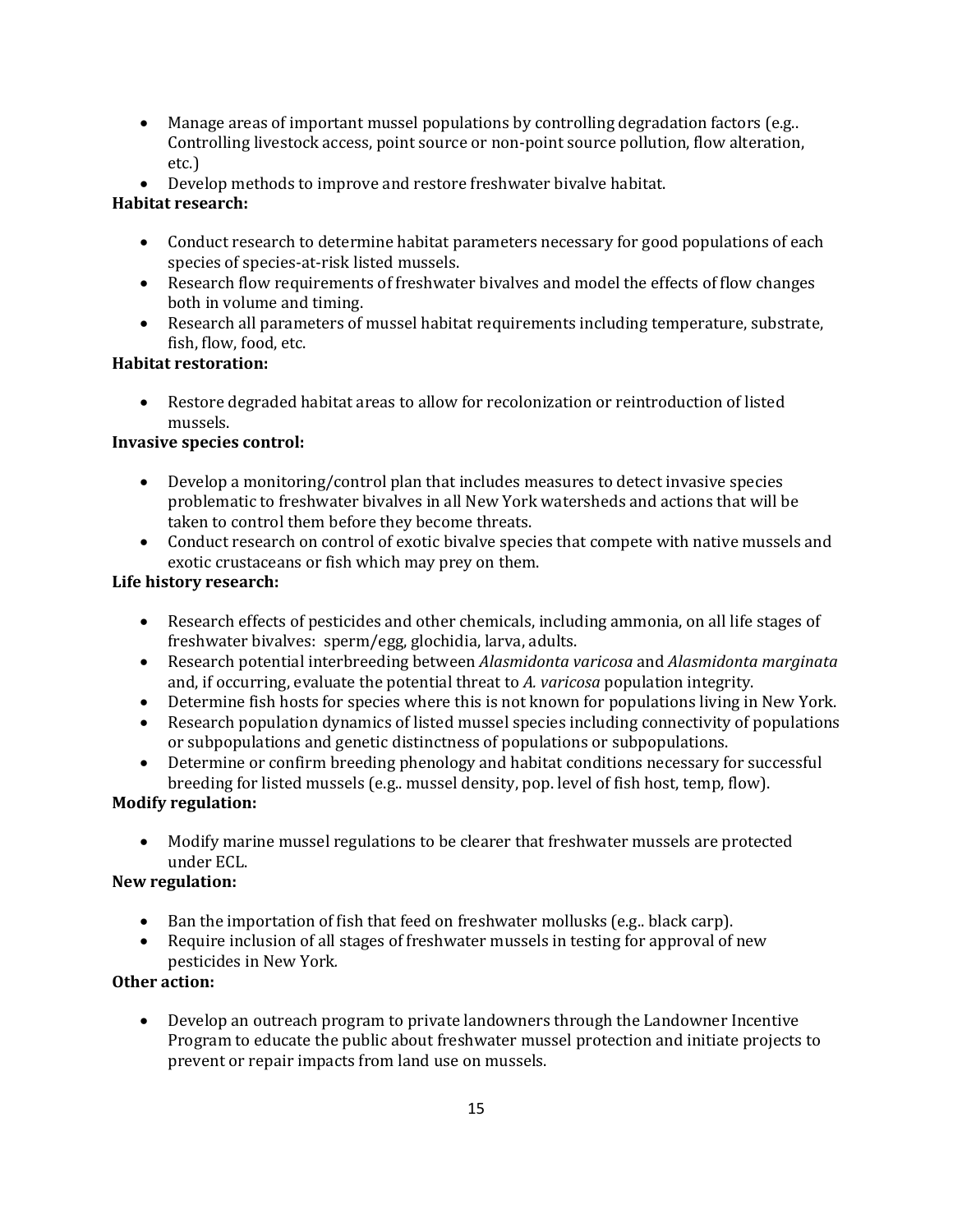- Increase regional permit control of development and highway projects that may impact native mussels.
- Develop standard monitoring/survey protocols for development projects in all watersheds in New York.
- Evaluate threats to mussels in each New York watershed and prioritize areas for actions to address the threats.
- Research the best survey methods both for detection of rare species and evaluation of population status and trends.
- Begin evaluation of members of the family Sphaeridae (fingernail clams) for inclusion into the species at risk list.

## **Population monitoring:**

- Conduct population estimates of species-at-risk listed mussel species in NY
- Conduct surveys to determine distribution of species-at-risk listed mussel species in NY.

#### **Regional management plan:**

• Incorporate freshwater mussel goals and objectives into regional water quality and fish management plans and policies.

### **Relocation/reintroduction:**

• Where appropriate, reintroduce listed mussels into appropriate habitat within their historic range.

### **Statewide management plan:**

• Incorporate freshwater mussel goals and objectives into statewide water quality and fish management plans and policies.

### **VII. References**

- Aldridge, D. C. (2000). The impacts of dredging and weed cutting on a population of freshwater mussels (Bivalvia: Unionidae). *Biological Conservation*, *95*(3), 247-257.
- Anderson, K. B., Sparks, R. E., & Paparo, A. A. (1978). Rapid assessment of water quality, using the fingernail clam, *Musculium transversum*: Final Report. University of Illinois, Urbana. 130p.
- Benke, A.C. (1990). A perspective on America's vanishing streams. *Journal of the N. American Benthological Society: 9*: 77-88
- Bringolf, R. B., Cope, W. G., Eads, C. B., Lazaro, P. R., Barnhart, M. C., & Shea, D. (2007). Acute and chronic toxicity of technical‐grade pesticides to glochidia and juveniles of freshwater mussels (unionidae). *Environmental Toxicology and Chemistry*, *26*(10), 2086-2093.
- Bringolf, R. B., Cope, W. G., Barnhart, M. C., Mosher, S., Lazaro, P. R., & Shea, D. (2007). Acute and chronic toxicity of pesticide formulations (atrazine, chlorpyrifos, and permethrin) to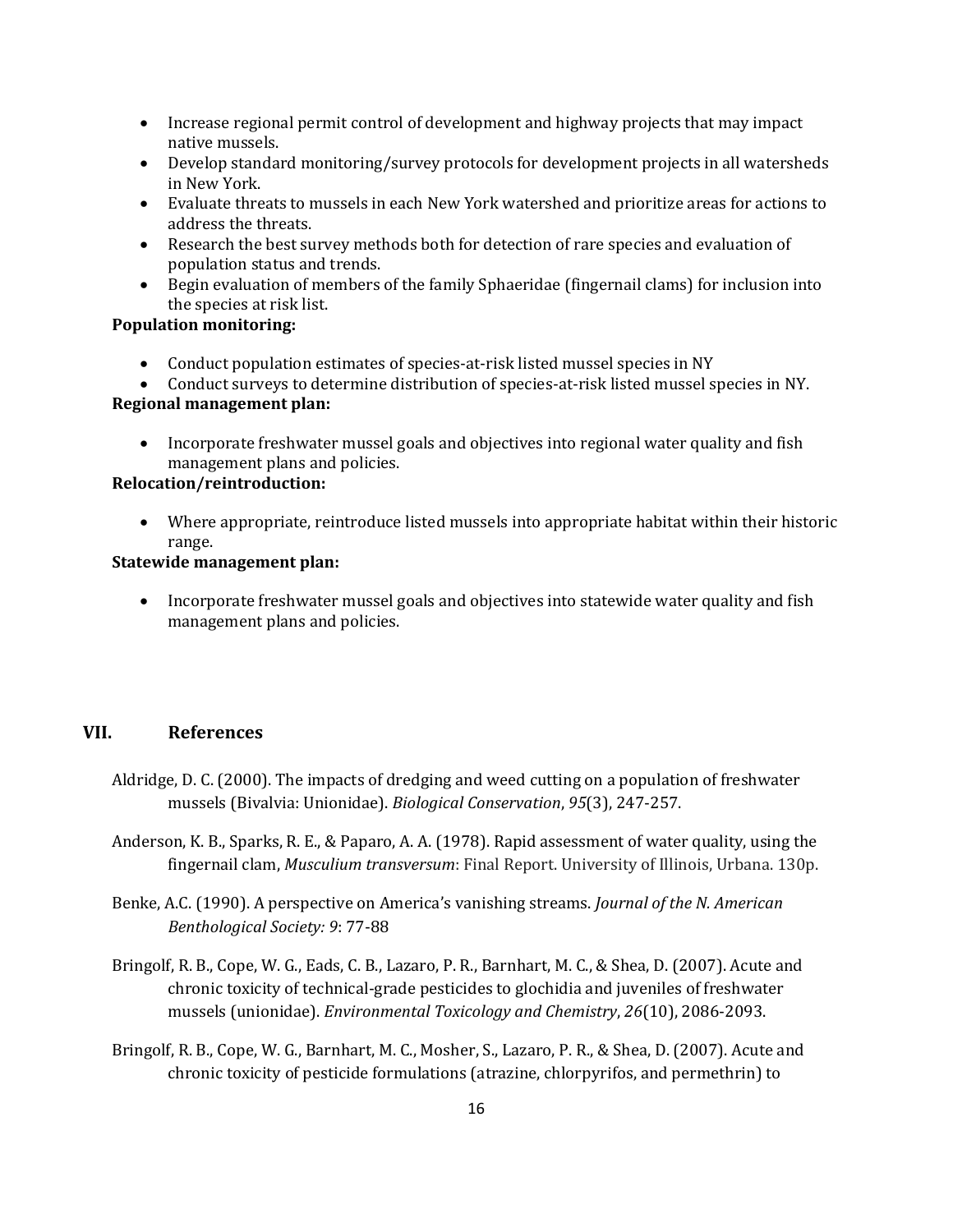glochidia and juveniles of *Lampsilis siliquoidea*. *Environmental Toxicology and Chemistry*, *26*(10), 2101-2107.

- Cherry, D. S., Scheller, J. L., Cooper, N. L., & Bidwell, J. R. (2005). Potential effects of Asian clam (*Corbicula fluminea*) die-offs on native freshwater mussels (Unionidae) I: water-column ammonia levels and ammonia toxicity. Journal of the North American Benthological Society 24(2):369-380.
- COSEWIC. 2003. COSEWIC assessment and status report on the kidneyshell *Ptychobranchus fasciolaris* in Canada. Committee on the Status of Endangered Wildlife in Canada. Ottawa, Canada. 32 pp.
- COSEWIC. 2000. COSEWIC assessment and update status report on the Northern Riffleshell *Epioblasma torulosa rangiana* in Canada. Committee on the Status of Endangered Wildlife in Canada. Ottawa. viii + 37 pp.
- Cummings, K. S., & Mayer, C. A. (1992). *Field guide to freshwater mussels of the Midwest* (p. 194). Champaign, Illinois: Illinois Natural History Survey.
- Flynn, K., & Spellman, T. (2009). Environmental levels of atrazine decrease spatial aggregation in the freshwater mussel, *Elliptio complanata*. *Ecotoxicology and Environmental Safety*, *72*(4), 1228-1233.
- Gagné, F., Bouchard, B., André, C., Farcy, E., & Fournier, M. (2011). Evidence of feminization in wild *Elliptio complanata* mussels in the receiving waters downstream of a municipal effluent outfall. *Comparative Biochemistry and Physiology Part C: Toxicology & Pharmacology*, *153*(1), 99-106.
- Galbraith, H. S., Spooner, D. E., & Vaughn, C. C. (2010). Synergistic effects of regional climate patterns and local water management on freshwater mussel communities. *Biological Conservation*, *143*(5), 1175-1183.
- Gillis, P. L. (2012). Cumulative impacts of urban runoff and municipal wastewater effluents on wild freshwater mussels (*Lasmigona costata*). *Science of the Total Environment*, *431*, 348-356.
- Goudraeu, S. E., Neves, R. J., & Sheehan, R. J. (1993). Effects of wastewater treatment plant effluents on freshwater mollusks in the upper Clinch River, Virginia, USA. *Hydrobiologia*, *252*(3), 211- 230.
- Graf, D. and K. Cummings. (2011). MUSSELp Evolution: North American Freshwater Mussels. The MUSSEL Project. The University of Wisconsin. Available: [http://mussel](http://mussel-project.uwsp.edu/evol/intro/north_america.html)[project.uwsp.edu/evol/intro/north\\_america.html.](http://mussel-project.uwsp.edu/evol/intro/north_america.html)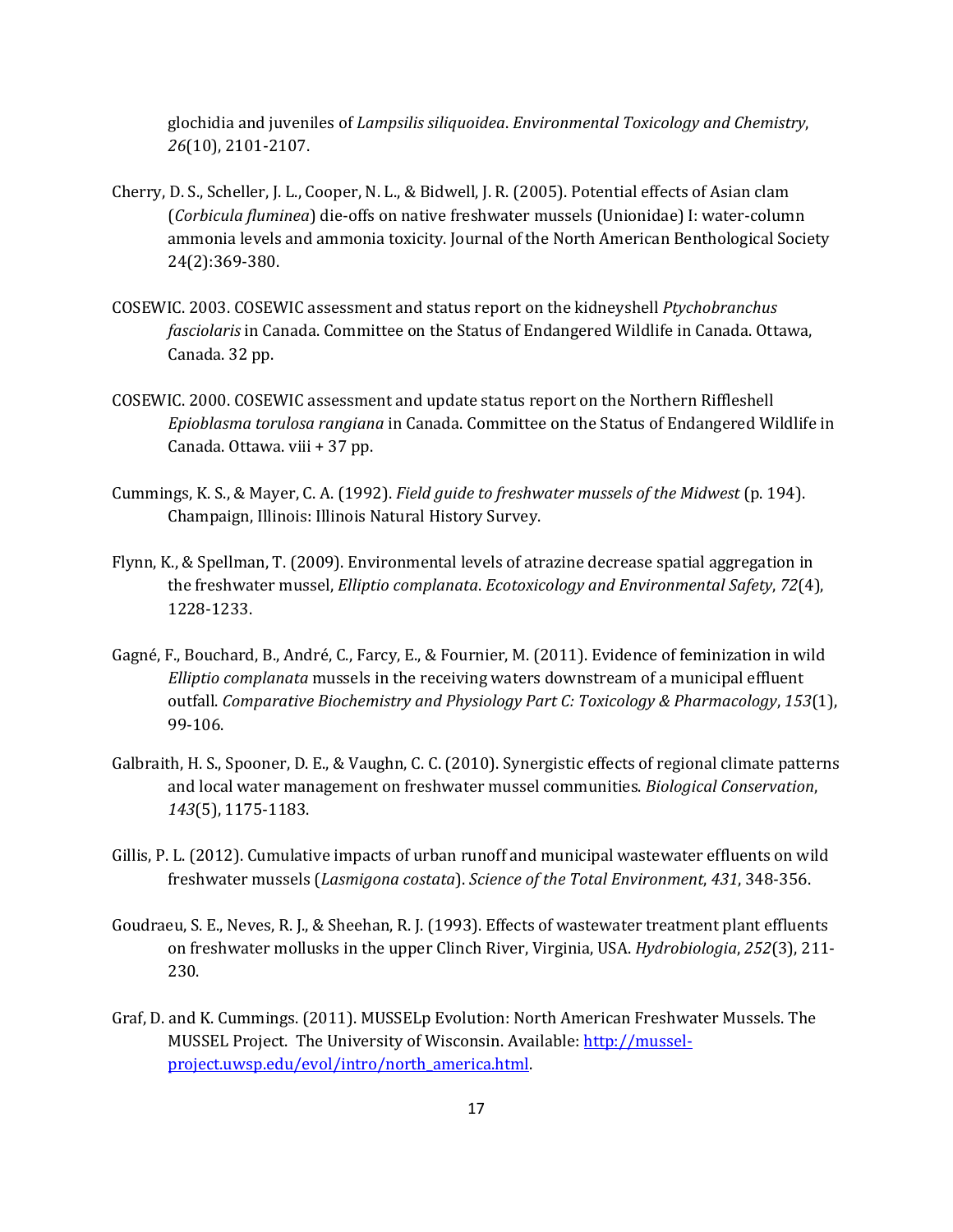- Haag, W. R. (2012). *North American freshwater mussels: natural history, ecology, and conservation*. Cambridge University Press.
- Hoving, C. L., Lee, Y. M., Badra, P. J. and Klatt B. J. (2013) A vulnerability assessment of 400 species of greatest conservation need and game species in Michigan.
- Huebner, J. D., & Pynnönen, K. S. (1992). Viability of glochidia of two species of Anodonta exposed to low pH and selected metals. *Canadian Journal of Zoology*, *70*(12), 2348-2355.
- Keller, A. E., & Zam, S. G. (1991). The acute toxicity of selected metals to the freshwater mussel, *Anodonta imbecilis*. *Environmental Toxicology and Chemistry*, *10*(4), 539-546.
- Liquori, V. M., & Insler, G. D. (1985). Gill parasites of the white perch: Phenologies in the lower Hudson River. *New York Fish and Game Journal*, *32*(1), 71-76.
- Mahar, A.M. and J.A. Landry. (2013). State Wildlife Grants Final Report: Inventory of Freshwater Mussels in New York's Southeast and Southwest Lake Ontario Basins, 2008-2013. New York State Department of Environmental Conservation. Avon, NY. *In progress*.
- Metcalfe-Smith, J., A. MacKenzie, I. Carmichael, and D. McGoldrick. (2005). Photo Field Guide to the Freshwater Mussels of Ontario. St. Thomas Field Naturalist Club. St. Thomas, ON, 60pp.
- Morris, T. J. and M. Burridge. 2006. Recovery Strategy for Northern Riffleshell, Snuffbox, Round Pigtoe, Mudpuppy Mussel and Rayed Bean in Canada. *Species at Risk Act* Recovery Strategy Series. Fisheries and Oceans Canada, Ottawa, x + 76 pp.
- NatureServe. 2013. NatureServe Explorer: An online encyclopedia of life [web application]. Version 7.1. NatureServe, Arlington, Virginia. Available http://www.natureserve.org/explorer. (Accessed: February 12, 2013).
- Nedeau, E.J. 2008. *Freshwater Mussels and the Connecticut River Watershed.* Connecticut River Watershed Council, Greenfield, Massachusetts. Xviii+ 132 pp.
- New York State Department of Environmental Conservation. (2006). *New York State Comprehensive Wildlife Conservation Strategy*. Albany, NY: New York State Department of Environmental Conservation.
- Pandolfo, T. J., Cope, W. G., Young, G. B., Jones, J. W., Hua, D., & Lingenfelser, S. F. (2012). Acute effects of road salts and associated cyanide compounds on the early life stages of the unionid mussel *Villosa iris*. *Environmental Toxicology and Chemistry*, *31*(8), 1801-1806.
- Parmalee, P.W. and A.E. Bogan. 1998. The Freshwater Mussels of Tennessee. University of Tennessee Press: Knoxville, Tennessee. 328 pp.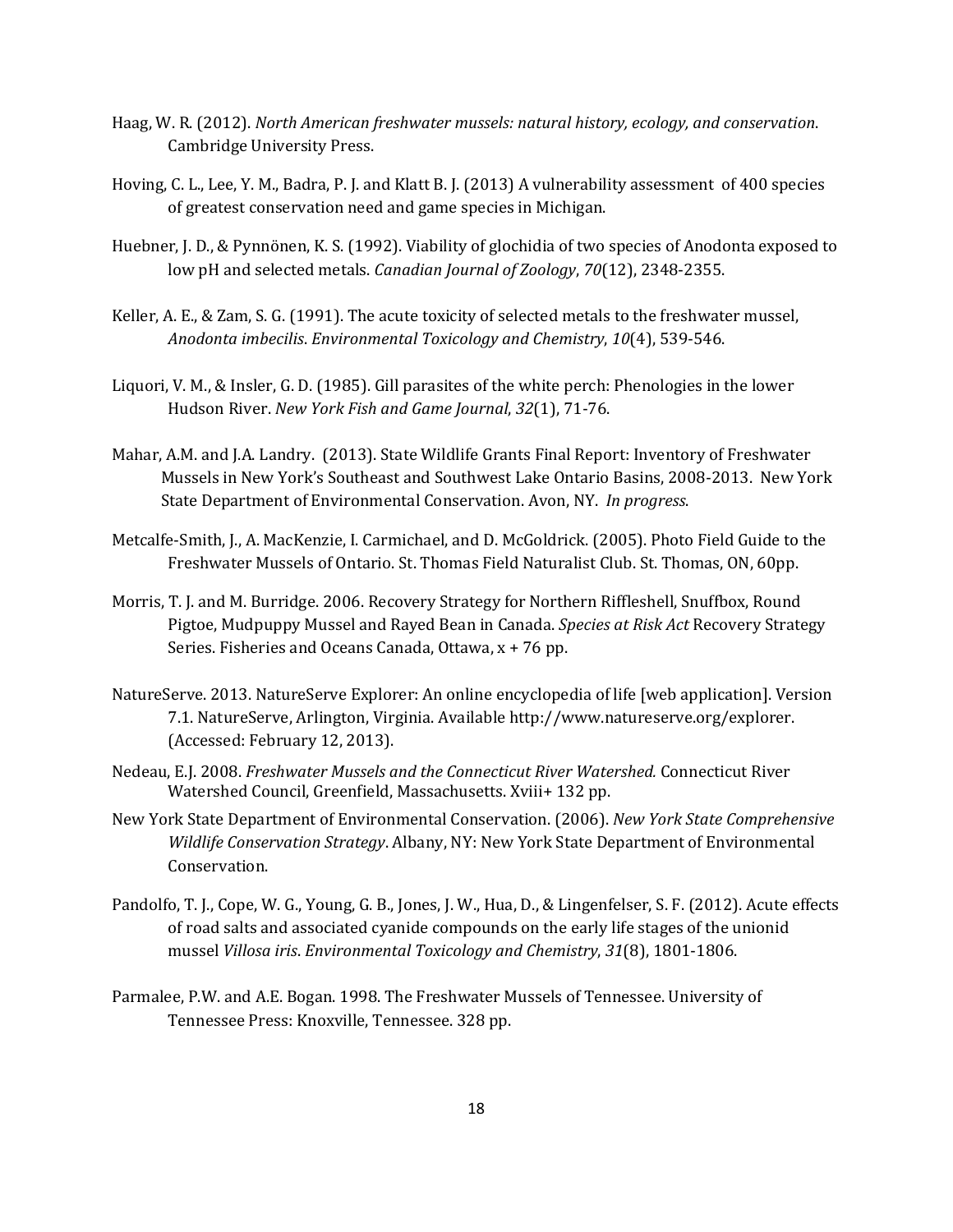- Richardson, S. M., Hanson, J. M., & Locke, A. (2002). Effects of impoundment and water-level fluctuations on macrophyte and macroinvertebrate communities of a dammed tidal river. *Aquatic Ecology*, *36*(4), 493-510.
- Roley, S. S., J. Tank, and M. A. Williams (2012), Hydrologic connectivity increases denitrification in the hyporheic zone and restored floodplains of an agricultural stream, *J. Geophys. Res.*
- Spaulding, S., & Elwell, L. (2007). Increase in nuisance blooms and geographic expansion of the freshwater diatom *Didymosphenia geminata*: recommendations for response. *USEPA Region*, *8*.
- Stansbery, D. H., & King, C. C. (1983). Management of Muskingum River mussel (unionid mollusk) populations. *Ohio State University Museum of Zoology Reports for*, *79*.
- Strayer, D.L. & K.J. Jirka. 1997. The Pearly Mussels of New York State. New York State Museum Memoir (26): 113 pp., 27 pls.
- Strayer,D.L. and Malcom, H.M. 2012. Causes of recruitment failure in freshwater mussel populations in southeastern New York. Ecological Applications 22:1780–1790.
- The Nature Conservancy (2009). *Freshwater Mussel (Unionidae) Distributions, Catches, and Measures of their Viability across the Catches, and Measures of their Viability across the Allegheny River Basin in New York.* Report submitted New York State Department of Environmental Conservation. The Nature Conservancy, Central & Western NY Chapter. Rochester, NY. 63 pp.
- U.S. Fish and Wildlife Service. 1994. Clubshell *(Pleurobema clava)* and Northern Riffleshell *(Epioblasma tondosa rangiana)* Recovery Plan. Hadley, Massachusetts. 68 pp.
- Vaughn, C. C. and Taylor, C. M. (1999), Impoundments and the Decline of Freshwater Mussels: a Case Study of an Extinction Gradient. *Conservation Biology*, 13: 912–920
- Wang, N., Mebane, C. A., Kunz, J. L., Ingersoll, C. G., Brumbaugh, W. G., Santore, R. C., ... & Arnold, W. (2011). Influence of dissolved organic carbon on toxicity of copper to a unionid mussel (*Villosa iris*) and a cladoceran (*Ceriodaphnia dubia*) in acute and chronic water exposures. *Environmental Toxicology and Chemistry*, *30*(9), 2115-2125.
- Watters, G. T., Hoggarth, M. A., & Stansbery, D. H. (2009). *The freshwater mussels of Ohio*. Columbus: Ohio State University Press.
- Wildenberg, A. (2012, August). Mussel Community Response to Wastewater Effluent in a Midwestern River. In *AFS 142nd Annual Meeting*. AFS